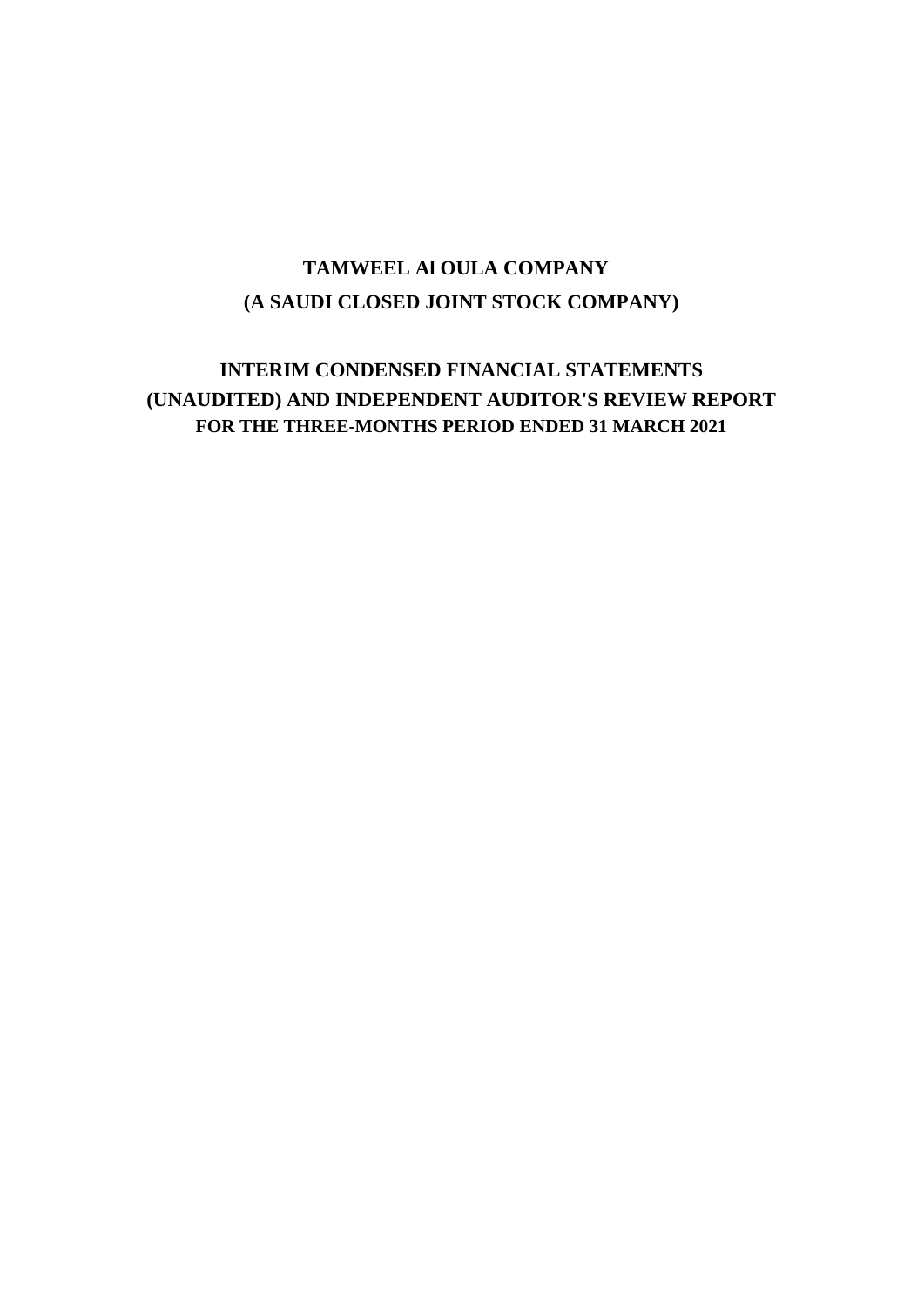### TAMWEEL Al OULA COMPANY (A SAUDI CLOSED JOINT STOCK COMPANY) INTERIM CONDENSED FINANCIAL STATEMENTS (UNAUDITED) AND INDEPENDENT AUDITOR'S REVIEW REPORT FOR THE THREE-MONTHS PERIOD ENDED 31 MARCH 2021

### **Table of content Page**

| Independent auditor's review report                                          |          |
|------------------------------------------------------------------------------|----------|
| Interim condensed statement of profit or loss and other comprehensive income |          |
| Interim condensed statement of financial position                            | 3        |
| Interim condensed statement of changes in equity                             | 4        |
| Interim condensed statement of cash flows                                    |          |
| Notes to the interim condensed financial statements                          | $6 - 13$ |
|                                                                              |          |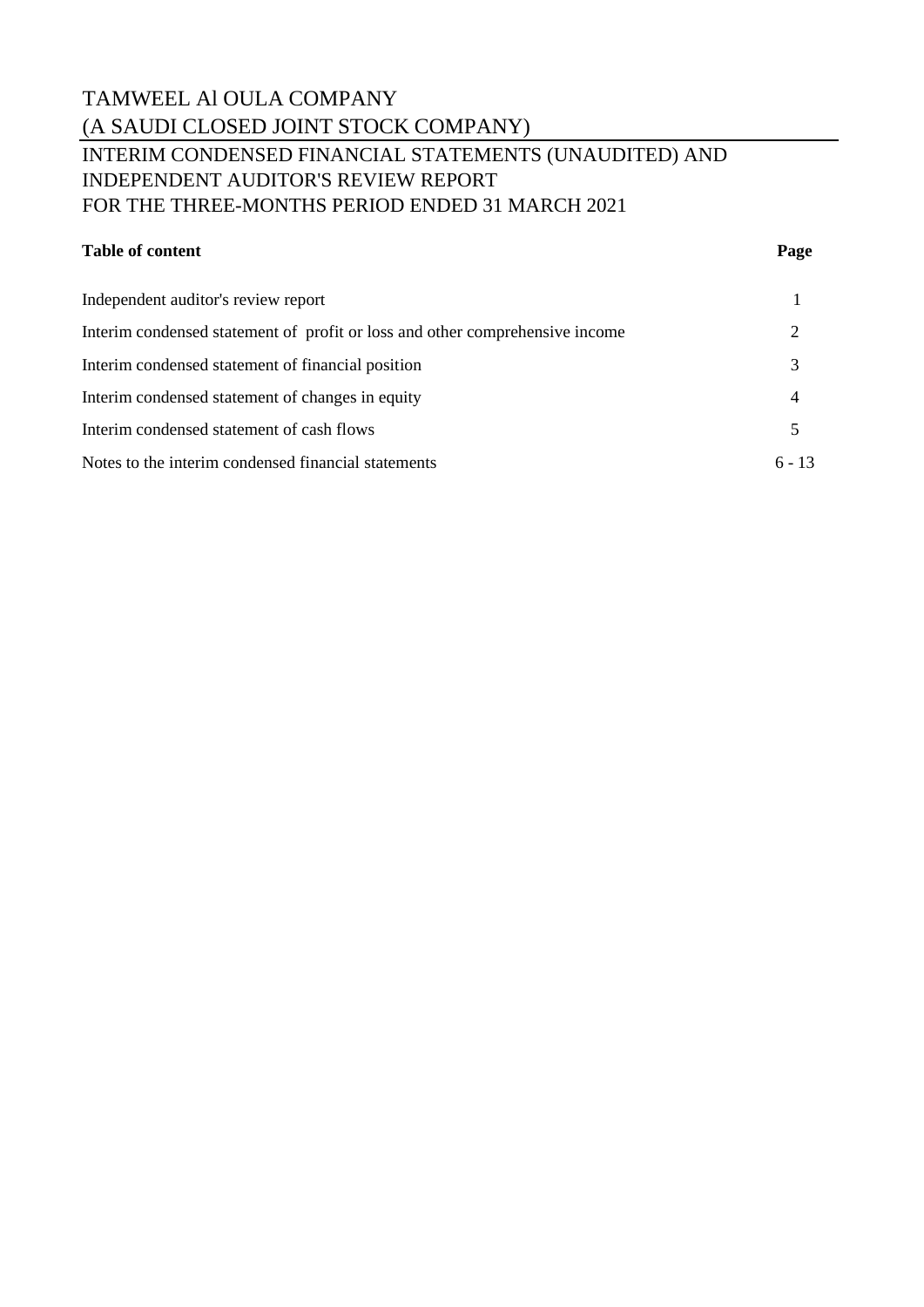

Ernst & Young & Co. (Certified Public Accountants) **General Partnership** Adeer Tower, 15th Floor Prince Turki Bin Abdulaziz Street, Al Khobar Corniche P.O. Box 3795 Al Khobar 31952 Kingdom of Saudi Arabia Head Office - Riyadh

Registration No. 45/11/323 C.R. No. 2051058792

Tel: +966 13 840 4600 Fax: +966 13 882 0087

ey.ksa@sa.ey.com ey.com/mena

#### INDEPENDENT AUDITOR'S REVIEW REPORT ON THE INTERIM CONDENSED **FINANCIAL** STATEMENTS TO THE SHAREHOLDERS OF TAMWEEL AL OULA COMPANY (A SAUDI CLOSED JOINT STOCK COMPANY)

#### Introduction:

We have reviewed the accompanying interim condensed statement of financial position of Tamweel Al Oula Company ("the Company") as at 31 March 2021, and the related interim condensed statements of profit or loss and other comprehensive income, statements of changes in equity and cash flows for the three months period then ended, and a summary of significant accounting policies and other explanatory notes. Management is responsible for the preparation and presentation of these interim condensed financial statements in accordance with International Accounting Standard 34, "Interim Financial Reporting" ("IAS 34") endorsed in the Kingdom of Saudi Arabia. Our responsibility is to express a conclusion on these interim condensed financial statements based on our review.

#### Scope of Review:

We conducted our review in accordance with International Standard on Review Engagements 2410, "Review of Interim Financial Information Performed by the Independent Auditor of the Entity" endorsed in the Kingdom of Saudi Arabia. A review of interim financial statements consists of making inquiries, primarily to persons responsible for financial and accounting matters, and applying analytical and other review procedures. A review is substantially less in scope than an audit conducted in accordance with International Standards on Auditing that are endorsed in the Kingdom of Saudi Arabia and consequently does not enable us to obtain assurance that we would become aware of all significant matters that might be identified in an audit. Accordingly, we do not express an audit opinion.

#### Conclusion:

Based on our review, nothing has come to our attention that causes us to believe that the accompanying interim condensed financial statements are not prepared, in all material respects, in accordance with IAS 34 endorsed in the Kingdom of Saudi Arabia.

for Ernst & Young



Marwan Al-Afalig Certified Public Accountant Registration No. 422

16 Ramadan 1442H 28 April 2021

Al Khobar

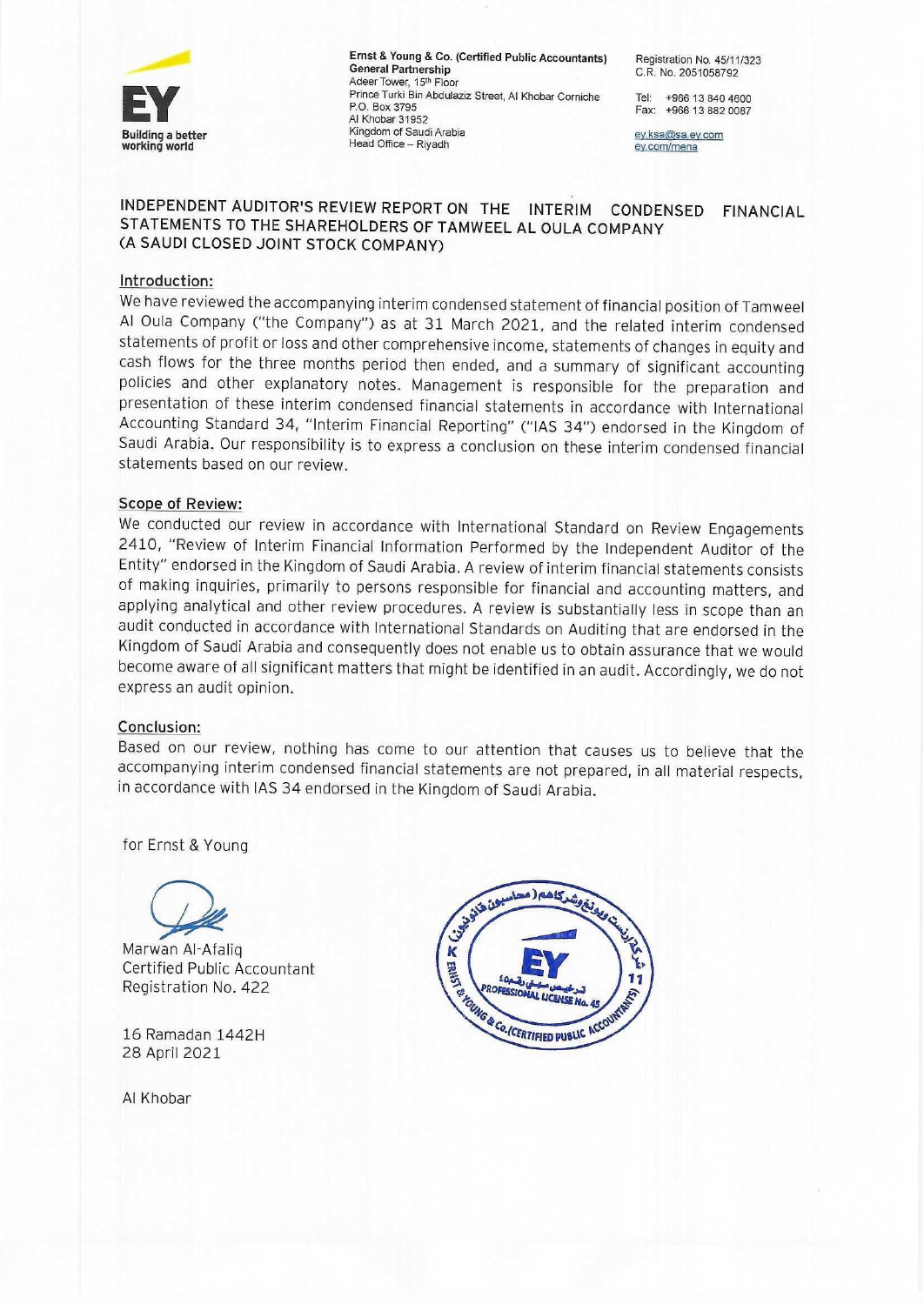(A Saudi Closed Joint Stock Company)

## INTERIM CONDENSED STATEMENT OF PROFIT OR LOSS AND OTHER COMPREHENSIVE INCOME (UNAUDITED)

For the three-months period ended 31 March 2021

|                                                   | <b>Three-months period</b><br>ended 31 March |                |
|---------------------------------------------------|----------------------------------------------|----------------|
|                                                   | 2021                                         | 2020           |
| Note                                              | SR                                           | SR             |
| <b>REVENUE</b>                                    |                                              |                |
| Revenue from operations                           | 24,511,151                                   | 11,323,928     |
| Revenue from other activities                     | 5,789,654                                    | 1,269,192      |
| <b>TOTAL INCOME</b>                               | 30,300,805                                   | 12,593,120     |
| <b>EXPENSES</b>                                   |                                              |                |
| Finance costs and bank charges                    | (6,295,095)                                  | (1,488,591)    |
| Insurance expenses for finance leasing activities | (2, 182, 353)                                | (1,209,045)    |
| Salaries and employees' related expenses          | (5,981,111)                                  | (4,596,476)    |
| Short-term lease                                  | (8,250)                                      | (32,250)       |
| Depreciation and amortisation                     | (685, 233)                                   | (612, 455)     |
| Charge of expected credit losses on               |                                              |                |
| investment in Islamic finance receivables<br>5    | (4,978,189)                                  | (2,309,709)    |
| Other general and administrative expenses         | (2,516,189)                                  | (1,702,767)    |
| <b>TOTAL EXPENSES</b>                             | (22, 646, 420)                               | (11, 951, 293) |
| PROFIT BEFORE ZAKAT                               | 7,654,385                                    | 641,827        |
| Zakat                                             | (1,578,640)                                  | (132, 370)     |
| PROFIT FOR THE PERIOD                             | 6,075,745                                    | 509,457        |
| OTHER COMPREHENSIVE INCOME                        |                                              |                |
| Other comprehensive income for the period         |                                              |                |
| TOTAL COMPREHENSIVE INCOME FOR THE PERIOD         | 6,075,745                                    | 509,457        |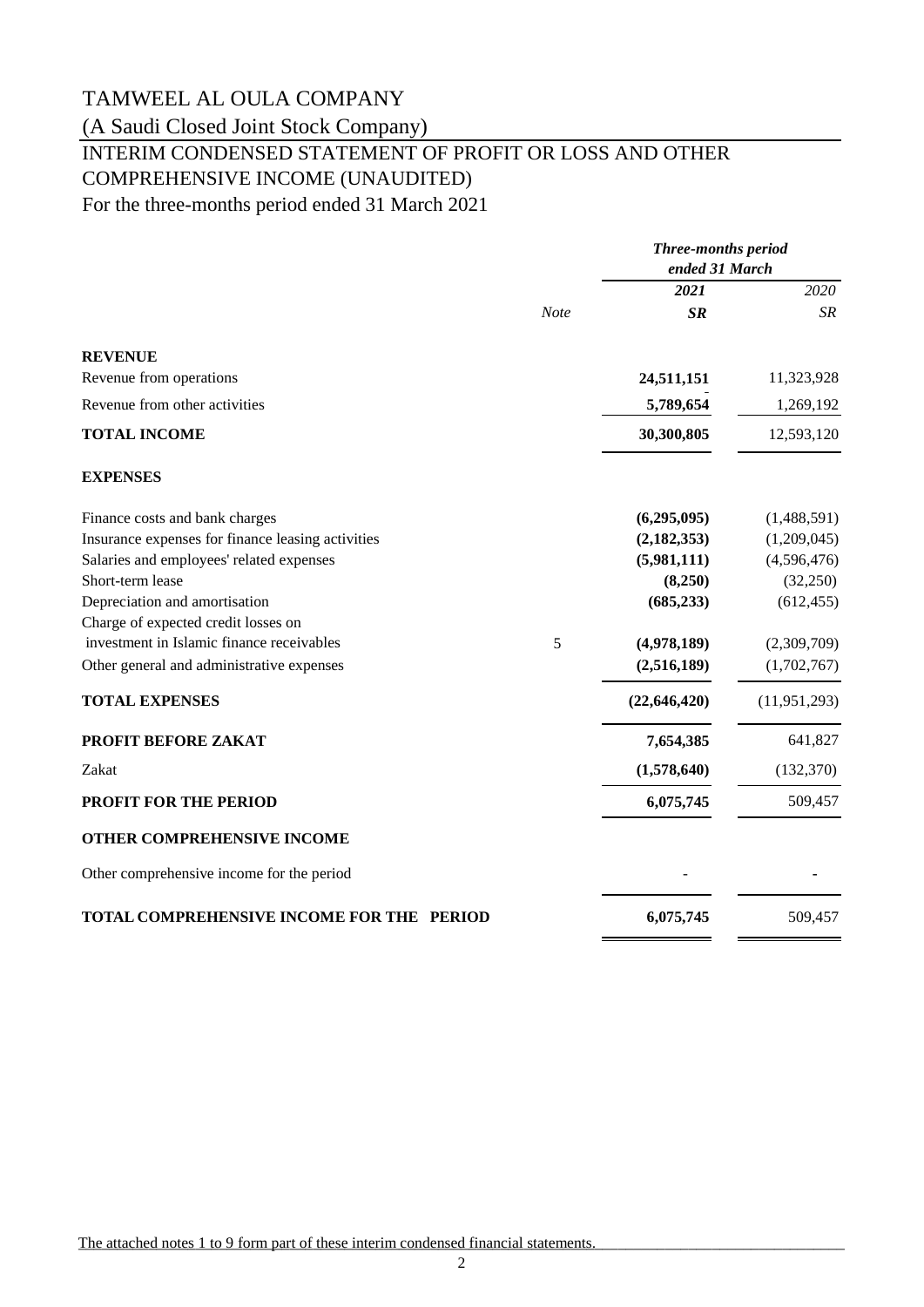(A Saudi Closed Joint Stock Company)

## INTERIM CONDENSED STATEMENT OF FINANCIAL POSITION

As at 31 March 2021

|                                                         | <b>Note</b> | 31 March      | 31 December   |
|---------------------------------------------------------|-------------|---------------|---------------|
|                                                         |             | 2021          | 2020          |
|                                                         |             | <b>SR</b>     | SR            |
|                                                         |             | (Unaudited)   | (Audited)     |
| <b>ASSETS</b>                                           |             |               |               |
| <b>NON-CURRENT ASSETS</b>                               |             |               |               |
| Net investment in Islamic finance receivables           | 5           | 643,899,408   | 539,544,935   |
| Property and equipment                                  |             | 1,521,090     | 1,011,813     |
| Right-of-use assets                                     |             | 1,785,190     | 1,113,247     |
| Intangible assets                                       |             | 1,778,053     | 2,044,993     |
| Equity investment at fair value through                 |             | 892,850       | 892,850       |
| other comprehensive income "OCI"                        |             |               |               |
| <b>TOTAL NON-CURRENT ASSETS</b>                         |             | 649,876,591   | 544,607,838   |
| <b>CURRENT ASSETS</b>                                   |             |               |               |
| Net investment in Islamic finance receivables - Current | 5           | 438,067,347   | 392,180,423   |
| Prepayments and other receivables                       |             | 11,656,599    | 2,928,836     |
| Cash and cash equivalents                               |             | 28,202,956    | 105,446,985   |
| <b>TOTAL CURRENT ASSETS</b>                             |             | 477,926,902   | 500,556,244   |
| <b>TOTAL ASSETS</b>                                     |             | 1,127,803,493 | 1,045,164,082 |
| <b>EQUITY AND LIABILITIES</b>                           |             |               |               |
| <b>EQUITY</b>                                           |             |               |               |
| Share capital                                           |             | 250,000,000   | 250,000,000   |
| Statutory reserve                                       |             | 6,732,313     | 6,732,313     |
| Retained earnings                                       |             | 21,847,958    | 15,772,213    |
| <b>TOTAL EQUITY</b>                                     |             | 278,580,271   | 272,504,526   |
| <b>NON-CURRENT LIABILITIES</b>                          |             |               |               |
| Loans and borrowings                                    | 7           | 430,243,515   | 394,518,316   |
| Government grant                                        | 7           | 19,154,456    | 18,764,791    |
| Lease liabilities                                       |             | 676,130       |               |
| Employees' defined benefits liabilities                 |             | 4,985,667     | 4,506,717     |
| TOTAL NON-CURRENT LIABILITIES                           |             | 455,059,768   | 417,789,824   |
| <b>CURRENT LIABILITIES</b>                              |             |               |               |
| Accounts payable                                        |             | 63,658,985    | 55,631,399    |
| Loans and borrowings - current                          | 7           | 288,031,200   | 288,190,939   |
| Amounts due to related parties                          | 6           | 10,778,856    | 6,832,919     |
| Lease liabilities - current                             |             | 482,207       | 252,231       |
| Accrued expenses and other liabilities                  |             | 29,171,859    | 3,500,537     |
| Provision for zakat                                     |             | 2,040,347     | 461,707       |
| <b>TOTAL CURRENT LIABILITIES</b>                        |             | 394,163,454   | 354,869,732   |
| <b>TOTAL LIABILITIES</b>                                |             | 849,223,222   | 772,659,556   |
| <b>TOTAL EQUITY AND LIABILITIES</b>                     |             | 1,127,803,493 | 1,045,164,082 |

The attached notes 1 to 9 form part of these interim condensed financial statements.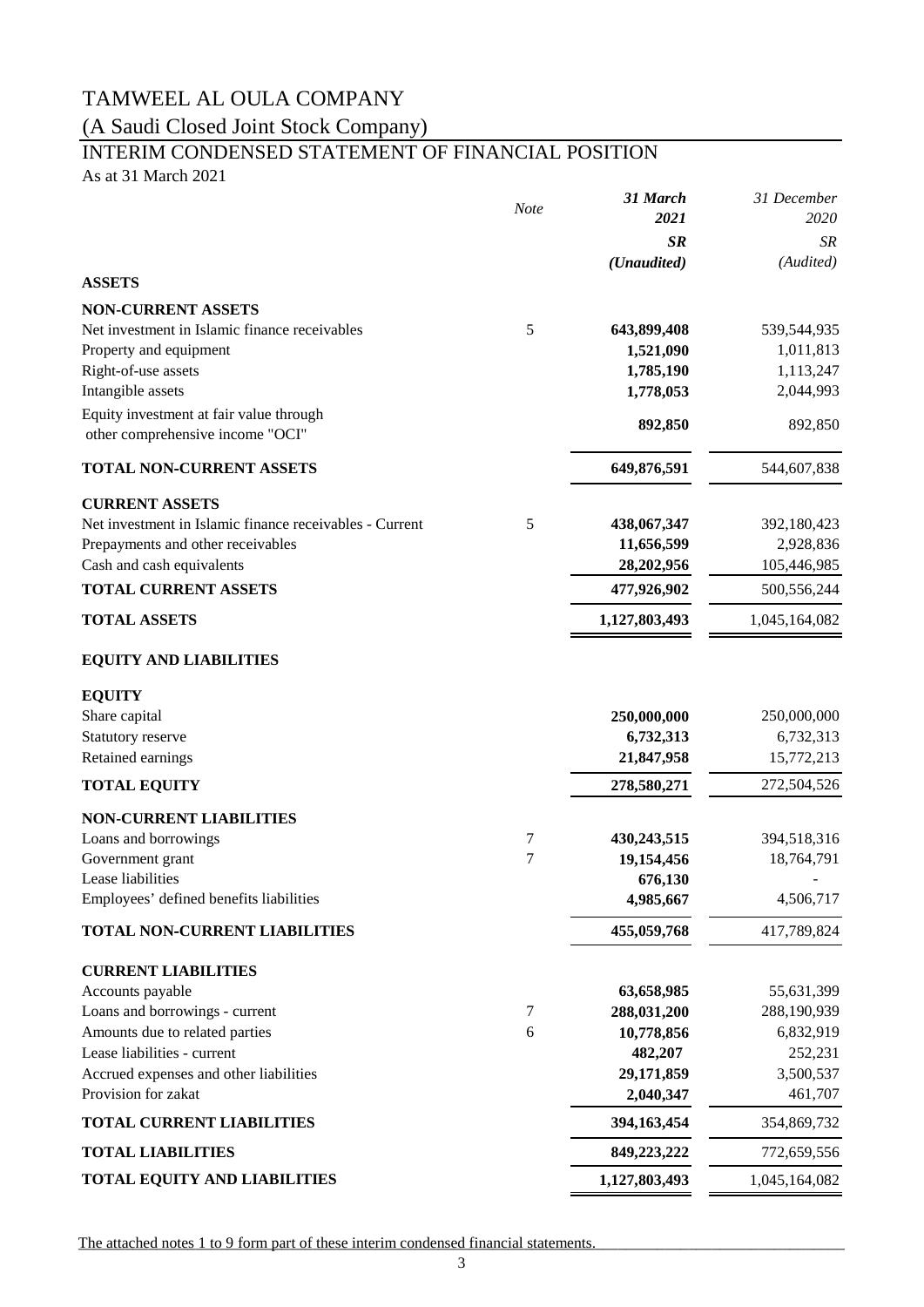### (A Saudi Closed Joint Stock Company)

## INTERIM CONDENSED STATEMENT OF CHANGES IN EQUITY

For the three-months period ended 31 March 2021

|                                           | Capital     | <i>Statutory</i><br>reserve | Retained<br>earnings | Total       |
|-------------------------------------------|-------------|-----------------------------|----------------------|-------------|
|                                           | SR          | SR.                         | SR                   | SR          |
| As at 1 January 2020 (audited)            | 250,000,000 | 6,554,603                   | 14,474,335           | 271,028,938 |
| Profit for the year                       |             |                             | 509,457              | 509,457     |
| Other comprehensive loss for the period   |             |                             |                      |             |
| Total comprehensive income for the period |             |                             | 509,457              | 509,457     |
| As at 31 March 2020 (unaudited)           | 250,000,000 | 6,554,603                   | 14,983,792           | 271,538,395 |
| As at 1 January 2021 (audited)            | 250,000,000 | 6,732,313                   | 15,772,213           | 272,504,526 |
| Profit for the period                     |             |                             | 6,075,745            | 6,075,745   |
| Other comprehensive income for the period |             |                             |                      |             |
| Total comprehensive income for the period |             |                             | 6,075,745            | 6,075,745   |
| As at 31 March 2021 (unaudited)           | 250,000,000 | 6,732,313                   | 21,847,958           | 278,580,271 |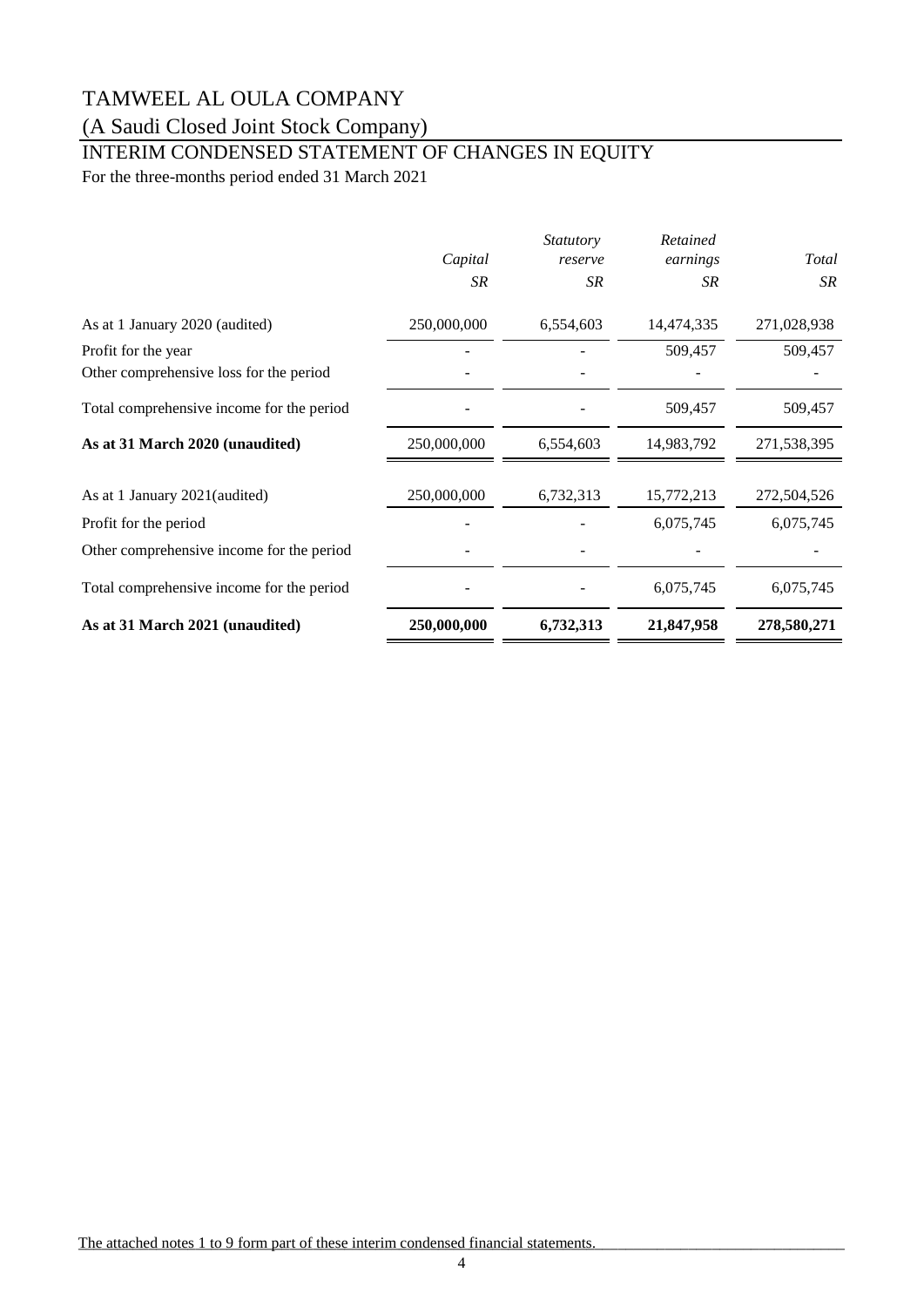### (A Saudi Closed Joint Stock Company)

### INTERIM CONDENSED STATEMENT OF CASH FLOWS

For the three-months period ended 31 March 2021

|                                                                             | <b>Three-months period</b><br>ended 31 March |                |
|-----------------------------------------------------------------------------|----------------------------------------------|----------------|
|                                                                             | 2021                                         | 2020           |
|                                                                             | <b>SR</b>                                    | SR             |
| <b>OPERATING ACTIVITIES</b>                                                 |                                              |                |
| Profit before zakat                                                         | 7,654,385                                    | 641,827        |
| Adjustments to reconcile profit before zakat to net cashflow:               |                                              |                |
| Depreciation and amortisation                                               | 366,038                                      | 612,455        |
| Depreciation of right-of-use assets                                         | 319,195                                      |                |
| Finance costs and bank charges                                              | 6,295,095                                    | 1,488,591      |
| Employees' defined benefits liabilities, charged                            | 543,669                                      | 171,520        |
| Charge of expected credit loss on investment in Islamic finance receivables | 4,978,189                                    | 2,309,709      |
| Loss on modification of net investment in Islamic finance lease             | 7,176,063                                    | 4,040,396      |
| Modification gain on deferred payments program                              | (8,856,045)                                  | (3,516,303)    |
| Grant income realised                                                       | (3,732,717)                                  | (707, 298)     |
|                                                                             | 14,743,872                                   | 5,040,897      |
| Changes in operating assets and liabilities:                                |                                              |                |
| Net investment in Islamic finance receivables                               | (155, 219, 586)                              | (41, 371, 525) |
| Prepayments and other receivables                                           | (11, 140, 026)                               | (203, 810)     |
| Amounts due to related parties                                              | 3,945,937                                    | (7,603,460)    |
| Accounts payable                                                            | 8,027,586                                    | 11,891,381     |
| Accruals and other current liabilities                                      | 25,676,290                                   | (514, 299)     |
| Cash used in operations                                                     | (113,965,927)                                | (32,760,816)   |
| Employees' defined benefits liabilities, paid                               | (64, 719)                                    | (18, 235)      |
| Finance costs and bank charges paid                                         | (1,101,053)                                  | (760, 454)     |
| Net cash used in operating activities                                       | (115, 131, 699)                              | (33,539,505)   |
| <b>INVESTING ACTIVITY</b>                                                   |                                              |                |
| Purchase of property and equipment                                          | (608, 375)                                   | (97, 465)      |
| Net cash used in an investing activity                                      | (608, 375)                                   | (97, 465)      |
| <b>FINANCING ACTIVITIES</b>                                                 |                                              |                |
| Proceeds from loans and borrowings                                          | 86, 865, 787                                 | 59,000,000     |
| Repayment of loans and borrowings                                           | (48, 279, 742)                               | (9,861,110)    |
| Payment of lease liabilities                                                | (90,000)                                     |                |
| Net cash from financing activities                                          | 38,496,045                                   | 49,138,890     |
| (DECREASE) / INCREASE IN CASH AND CASH EQUIVALENTS                          | (77, 244, 029)                               | 15,501,920     |
| Cash and cash equivalents at the beginning of the period                    | 105,446,985                                  | 13,715,010     |
| CASH AND CASH EQUIVALENTS AT THE END OF THE PERIOD                          | 28,202,956                                   | 29,216,930     |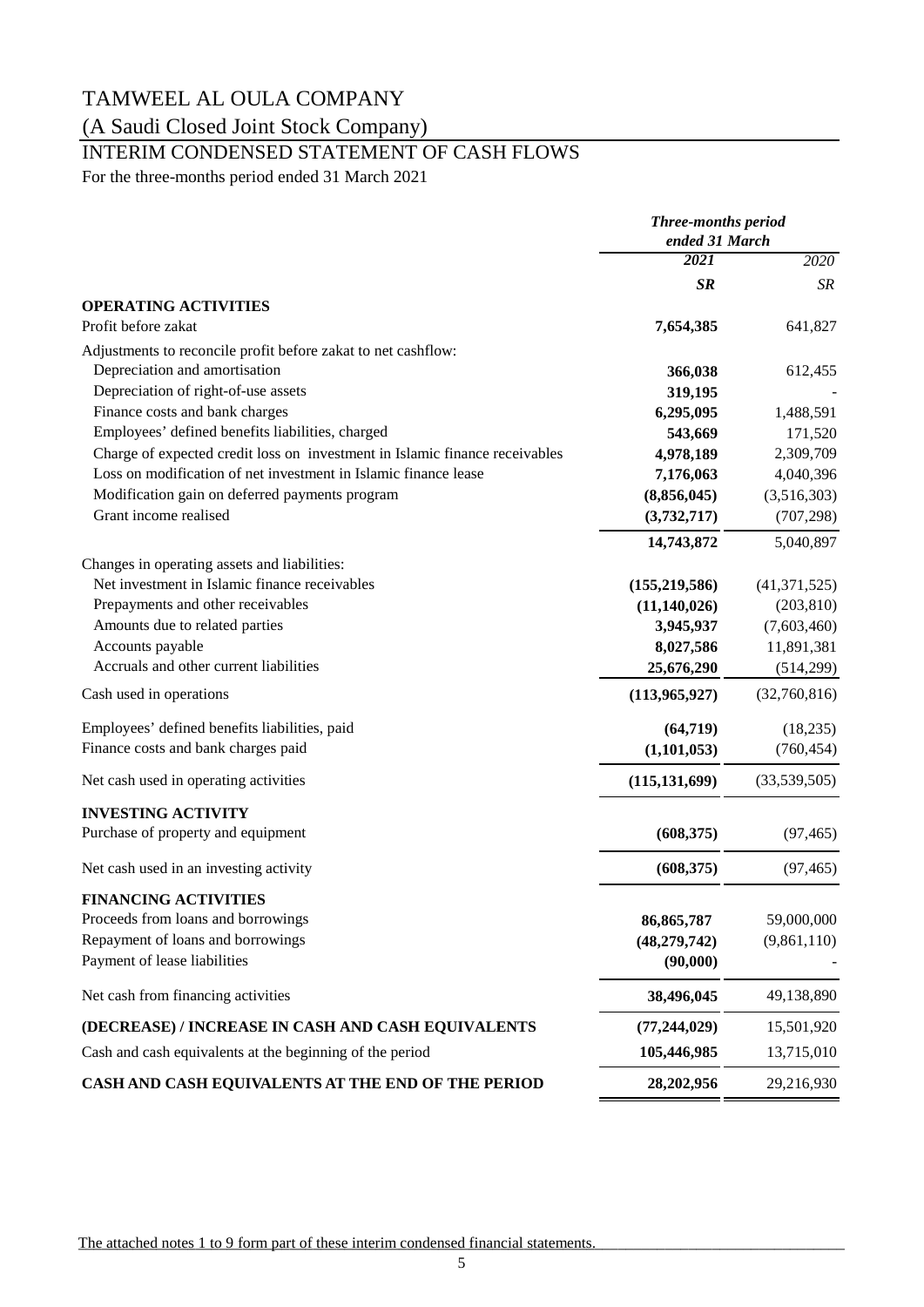### (A Saudi Closed Joint Stock Company)

### At 31 March 2021 NOTES TO THE INTERIM CONDENSED FINANCIAL STATEMENTS (UNAUDITED)

### **1 CORPORATE INFORMATION**

Tamweel Al Oula Company ("the Company"), is a Saudi Closed Joint Stock Company registered in the Kingdom of Saudi Arabia under Commercial Registration number 2050055043 dated 15 Ramadan 1436H (corresponding to 2 July 2015).

The Company is engaged in providing financial leasing in addition to financing production assets and offering consumer finance in accordance with the license number 39/ASH/201512 dated 21 Safar 1437H (corresponding to 3 December 2015) issued by Saudi Central Bank ("SAMA").

The Company's registered office is located at PO 34232, Dammam, Kingdom of Saudi Arabia. The Company operates through the following branches:

| <b>Commercial Registration Name</b> | <b>Number</b> | Location Date |                                        |
|-------------------------------------|---------------|---------------|----------------------------------------|
| Tamweel Al Oula - Branch            |               |               | 2051065442 Al Khobar 17 Rabi' II 1439H |
| Tamweel Al Oula - Branch            | 2252101795    |               | Al Hasa 2 Jumada II 1439H              |
| Tamweel Al Oula - Branch            | 1010691639    |               | Riyadh 19 Rajab 1442H                  |

The authorised, issued and paid up capital is SR 250 million as at 31 March 2021 consisting of 25 million shares of SR 10 share (31 December 2020: same). At 31 December 2020, corresponding to 16 Jumada Al-Ula 1442H, shareholders of the Company resolved to transfer their shares to Al Kifah Holding Company, the ultimate parent company. At 2 March 2021, corresponding to 18 Rajab 1442H, the company received no objection certificate from SAMA for the change in shareholding structure. Other legal formalities in this respect were in process at the issuance of these financial statements.

The interim condensed financial statements of the Company as of 31 March 2021 were authorised for issuance on 28 April 2021 (corresponding to 16 Ramadan 1442H).

#### **2 BASIS OF PREPARATION**

The interim condensed financial statements of the Company as at and for the three-months period ended 31 March 2021 have been prepared in accordance with International Accounting Standard 34 Interim Financial Reporting ("IAS 34") as endorsed in the Kingdom of Saudi Arabia and other standards and pronouncements issued by the Saudi Organization for Chartered and Professional Accountants ("SOCPA"). The interim condensed financial statements do not include all the information and disclosures required in the annual financial statements, and should be read in conjunction with the Company's annual financial statements as at 31 December 2020.

#### **2.1 Basis of measurement**

These interim condensed financial statements have prepared on historical cost basis, except when otherwise disclosed in the accounting policy adopted.

#### **2.2 Presentation and functional currency**

The presentation and functional currency of the Company is Saudi Riyal.

#### **3 NEW AND AMENDED STANDARDS AND INTERPRETATIONS**

The accounting policies adopted in the preparation of the interim condensed financial statements are consistent with those followed in the preparation of the Company's annual financial statements for the year ended 31 December 2020, except for the adoption of new standards effective as of 1 January 2021. The Company has not early adopted any standard, interpretation or amendment that has been issued but is not yet effective.

Several amendments and interpretations applied for the first time in 2021, but do not have an impact on the interim condensed financial statements of the Company.

#### **4 SIGNIFICANT ACCOUNTING JUDGMENTS, ESTIMATES AND ASSUMPTIONS**

The preparation of the Company's interim condensed financial statements requires management to make judgments, estimates and assumptions that affect the reported amounts of revenues, expenses, assets and liabilities, and the accompanying disclosures, and the disclosure of contingent liabilities. The accounting estimates and assumptions used in the preparation of these interim condensed financial statements are consistent with those used in the preparation of the annual financial statements for the year ended 31 December 2020.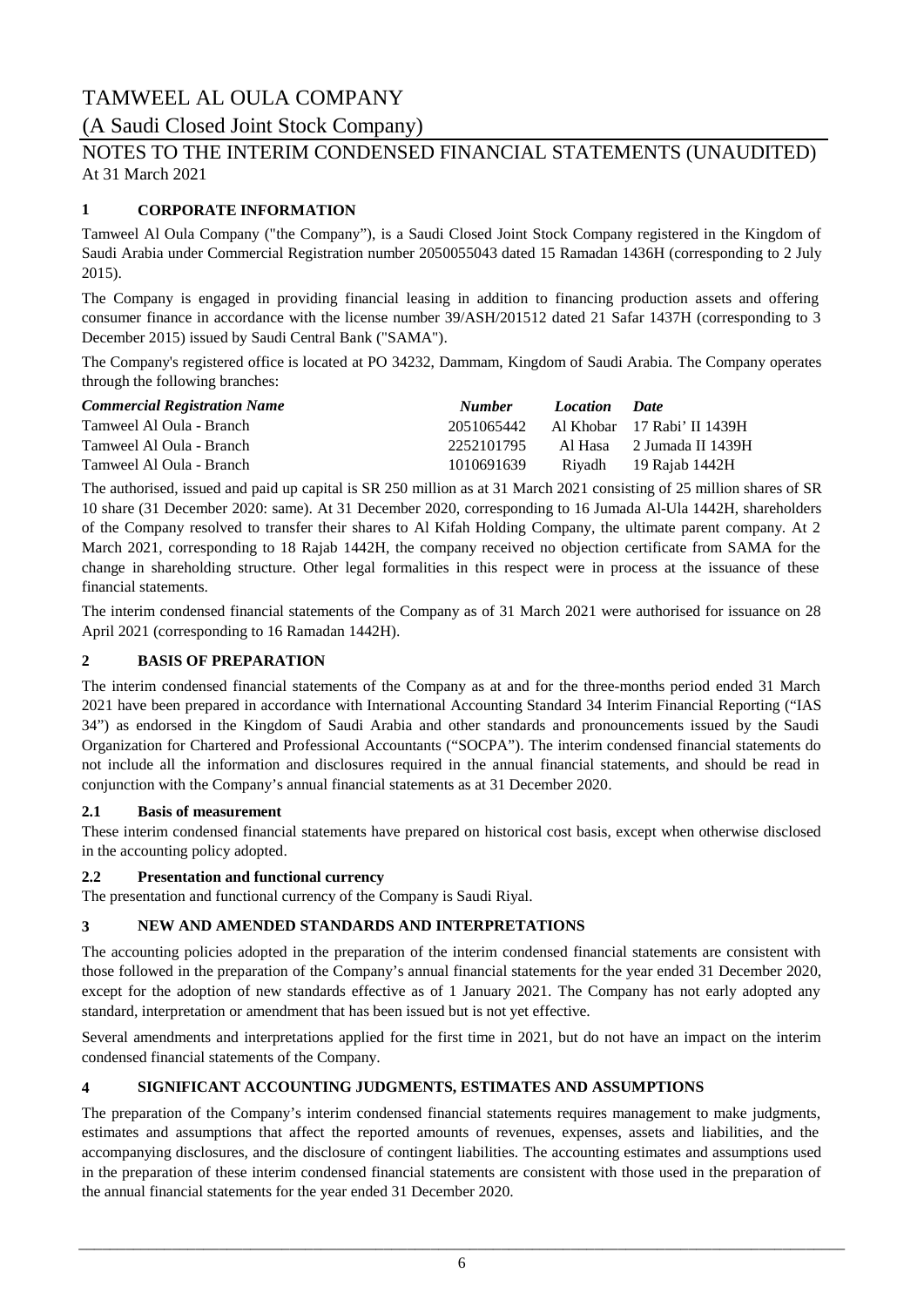### TAMWEEL AL OULA COMPANY (A Saudi Closed Joint Stock Company)

### NOTES TO THE INTERIM CONDENSED FINANCIAL STATEMENTS (UNAUDITED) (CONTINUED)

At 31 March 2021

#### **4 SIGNIFICANT ACCOUNTING JUDGMENTS, ESTIMATES AND ASSUMPTIONS**

#### **4.1 Novel coronavirus ("COVID-19")**

The outbreak of novel coronavirus ("COVID-19") since early 2020, its spread across mainland China and then globally caused disruptions to businesses and economic activity globally including the Kingdom of Saudi Arabia and the declaration of this pandemic by the World Health Organization necessitated the Company's management to revisit its significant judgments in applying the Company's accounting policies and the methods of computation and the key sources of estimation applied to the annual financial statements for the year ended 31 December 2019. Whilst it is challenging now, to predict the full extent and duration of its business and economic impact, the Company's management carried out an impact assessment on the overall Company's operations and business aspects including factors like supply chain, travel restrictions, oil prices, product demand, etc. As of the issuance date of these interim condensed financial statements, in view of the current uncertainty, any future change in the assumptions and estimates could result in outcomes that could require a material adjustment to the carrying amount of the asset or liability affected in the future periods. As the situation is rapidly evolving with future uncertainties, management will continue to assess the impact based on prospective developments.

#### **5 NET INVESTMENT IN ISLAMIC FINANCE RECEIVABLES**

| 31 March        | 31 December         |
|-----------------|---------------------|
|                 | 2020<br>(Audited)   |
| <b>SR</b>       | SR                  |
| 1,357,491,451   | 1,168,016,782       |
| (241, 632, 595) | (207, 377, 512)     |
| 1,115,858,856   | 960,639,270         |
| (33,892,101)    | (28,913,912)        |
| 1,081,966,755   | 931,725,358         |
|                 |                     |
| 31 March        | 31 December         |
| 2021            | 2020                |
| (Unaudited)     | (Audited)           |
| <b>SR</b>       | <b>SR</b>           |
| 643,899,408     | 539,544,935         |
| 438,067,347     | 392,180,423         |
| 1,081,966,755   | 931,725,358         |
|                 | 2021<br>(Unaudited) |

- *5.1* The Company's implicit rate of return on investment in Islamic finance receivables is in the market rate range. These receivables are majorly secured against assets, personal guarantees, Kafala program and down payments.
- *5.2* Investment in Islamic finance receivables mainly include Ijara and Tawaruq contracts amounting to SR 520.5 million and SR 595.4 million respectively (31 December 2020: SR 589.09 million and SR 578.93 million respectively).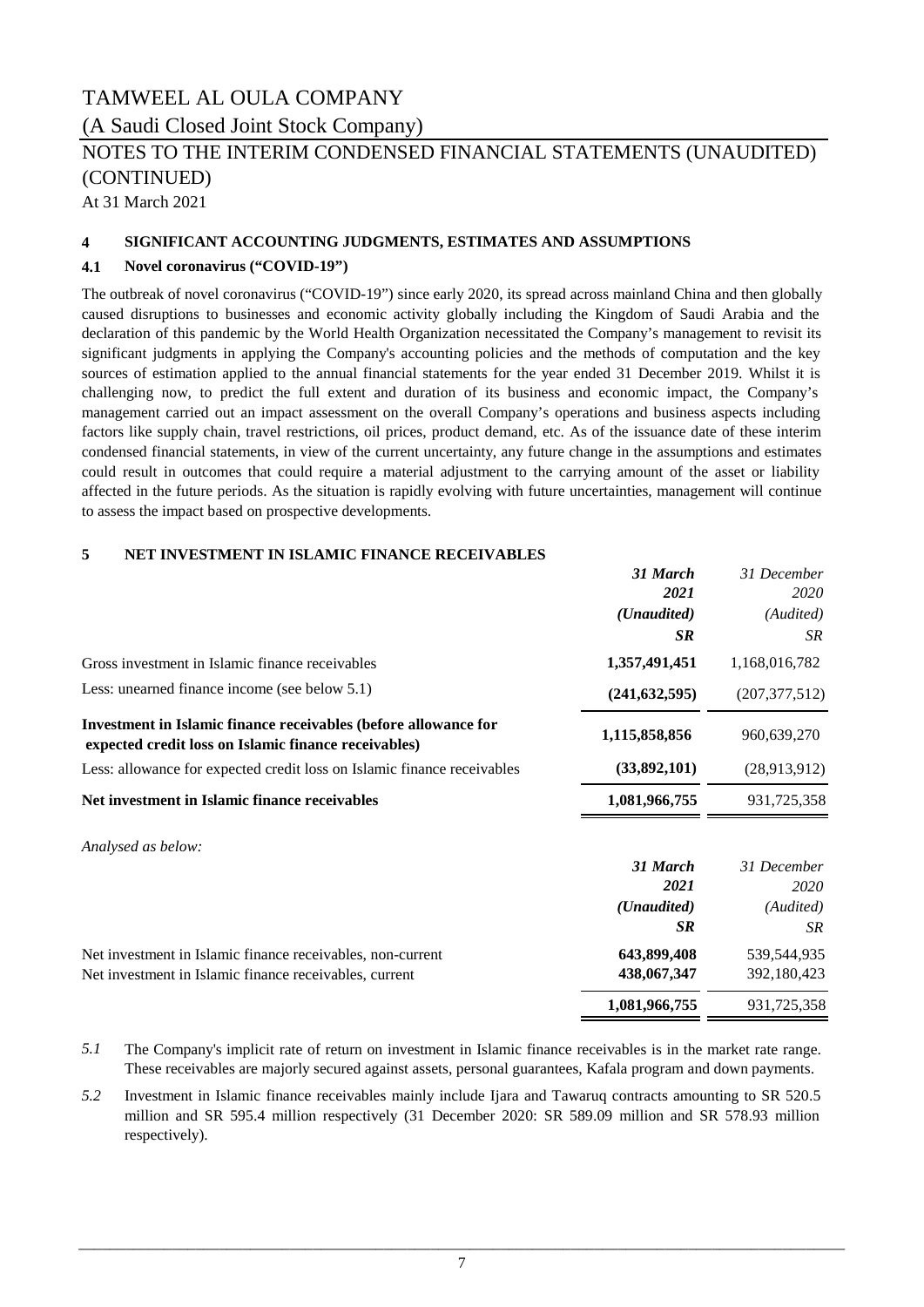(A Saudi Closed Joint Stock Company)

### NOTES TO THE INTERIM CONDENSED FINANCIAL STATEMENTS (UNAUDITED) (CONTINUED)

At 31 March 2021

#### **5 NET INVESTMENT IN ISLAMIC FINANCE RECEIVABLES (continued)**

- *5.3* The contractual rights and the titles of certain assets subject to the financing arrangements of Islamic finance receivables are under the name of Al Kifah Trading Company (a fellow subsidiary) amounting to SR 7.9 million (31 December 2020: SR 8.7 million). The fellow subsidiary waived its rights over the assets and confirmed that the risks and rewards pertaining to the assets have been transferred to the Company.
- *5.4* At 31 March 2021, ijarah receivables include the Company's repossessed assets inventory for contracts having outstanding receivables amounting to SR 546.31 thousands (31 December 2020: SR 772 thousands).
- *5.5* As at 31 March 2021, investment in Islamic finance leases includes SR 135.99 million of balances due from related parties (31 December 2020: 121.44) (Note 6).

#### **6 RELATED PARTY TRANSACTIONS AND BALANCES**

Related parties include partners and entities controlled, jointly controlled or significantly influenced by such parties (affiliates). Pricing policies and terms of payments of transactions with related parties are approved by the Company's management. Following is the list of related parties of the Company:

| Names of related parties               | Nature of Relationship |
|----------------------------------------|------------------------|
| Al Kifah Holding Company               | Parent Company         |
| Al Kifah Trading Company               | Fellow subsidiary      |
| Al Kifah for Building Material Company | Fellow subsidiary      |
| Al Kifah Contracting Company           | Fellow subsidiary      |
| Almotaweroon company                   | Fellow subsidiary      |
| Al Kifah Real Estate Company           | Fellow subsidiary      |
| Al Kifah Paper Products Company        | Fellow subsidiary      |
| Al Kifah Precast Company               | Fellow subsidiary      |
| Alkifah holding company branch         | Fellow subsidiary      |
| Al Kifah Information Technology        | Fellow subsidiary      |

Following are the details of the major related party transactions occurred during the period:

| <b>Related party</b>         | <b>Nature of transactions</b>                           | <b>Amounts of transactions</b>        |             |
|------------------------------|---------------------------------------------------------|---------------------------------------|-------------|
|                              |                                                         | three-months period<br>ended 31 March |             |
|                              |                                                         | 2021                                  | 2020        |
|                              |                                                         | <b>SR</b>                             | SR.         |
| Shareholder                  |                                                         |                                       |             |
| Al Kifah Holding Company     | Amount collected against Islamic<br>finance receivables | (3,309,684)                           | (1,711,722) |
|                              | Value added tax paid on behalf of the<br>Company        | 700,302                               | 1,065,342   |
|                              | Services provided                                       | 332,903                               | 234,789     |
| Fellow subsidiaries          |                                                         |                                       |             |
| Al Kifah Contracting Company | Amount collected against Islamic                        |                                       |             |
|                              | finance receivables                                     | (487, 425)                            | (1,711,722) |
|                              | Financing                                               | 9,200,000                             |             |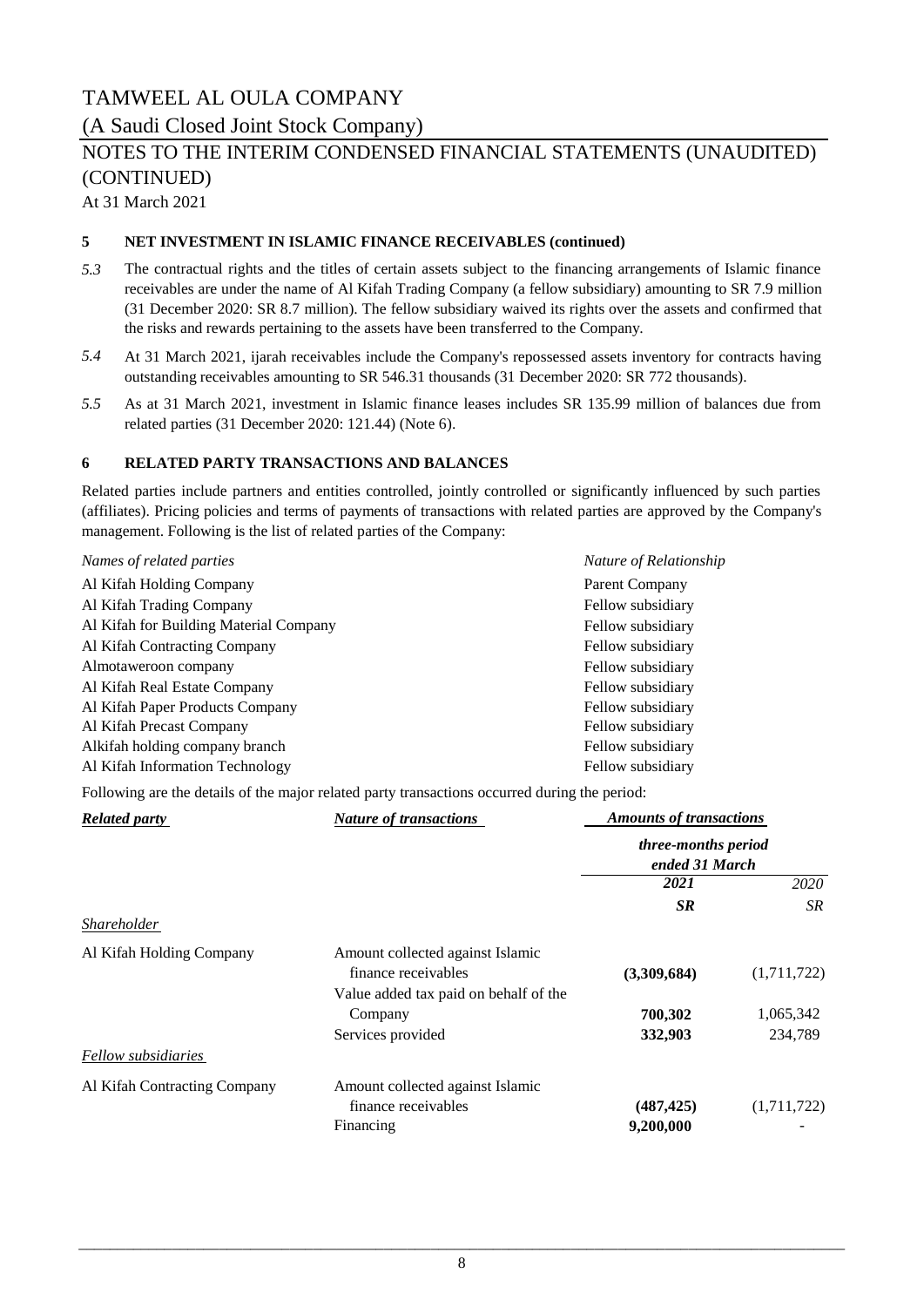### TAMWEEL AL OULA COMPANY (A Saudi Closed Joint Stock Company)

## NOTES TO THE INTERIM CONDENSED FINANCIAL STATEMENTS (UNAUDITED) (CONTINUED)

*Amounts of transactions*

At 31 March 2021

#### **6 RELATED PARTY TRANSACTIONS AND BALANCES (continued)**

*Related party Nature of transactions*

|                                    |                                   | three-months period<br>ended 31 March |              |
|------------------------------------|-----------------------------------|---------------------------------------|--------------|
|                                    |                                   |                                       |              |
|                                    |                                   | 2021                                  | 2020         |
|                                    |                                   | <b>SR</b>                             | <b>SR</b>    |
| Fellow subsidiaries (continued)    |                                   |                                       |              |
| Al Kifah for Building Material     | Financing                         | 500,000                               |              |
| Company                            | Amount collected against Islamic  |                                       |              |
|                                    | finance receivables               | (4,713,934)                           | (2,221,137)  |
|                                    | Heavy machinery and equipment     |                                       |              |
|                                    | sales financed by the Company     | 25,600,281                            | 10,466,633   |
|                                    | Amount paid against machinery and |                                       |              |
|                                    | equipment financed                | (21, 485, 996)                        | (15,599,219) |
| Al Kifah Trading Company           | Management fees received by the   |                                       |              |
|                                    | Company                           |                                       | (30,000)     |
| Al Kifah Real Estate Company       | Amount collected against Islamic  |                                       |              |
|                                    | finance receivables               | (616,984)                             | (1,659,722)  |
|                                    | Amounts paid against rent         |                                       | (1,188,099)  |
|                                    | Services provided                 | 121,798                               | 188,424      |
| Al Kifah Paper Products Company    | Services provided                 | 1,317                                 |              |
|                                    | Amount collected against Islamic  |                                       |              |
|                                    | finance receivables               | (621, 628)                            | (1,761,806)  |
| Al Kifah Precast Company           | Amount collected against Islamic  |                                       |              |
|                                    | finance receivables               | (621, 629)                            | (1,638,889)  |
| Al Kifah Information Technology    |                                   |                                       |              |
| Company                            | Information technology fee        | 551,456                               |              |
| Almotaweroon International Company | Financing                         | 13,600,000                            |              |
|                                    |                                   |                                       |              |

The breakdown of amounts due from/to related parties are as follows:

#### *Amounts due from related parties ‑ (presented under net investment in Islamic finance receivables note ):*

|                                        | 31 March<br>2021     | 31 December<br>2020 |
|----------------------------------------|----------------------|---------------------|
|                                        | ( <i>Unaudited</i> ) | (Audited)           |
|                                        | <b>SR</b>            | <b>SR</b>           |
| Al Kifah Real Estate Company           | 26,437,234           | 26,890,881          |
| Al Kifah Paper Products Company        | 26,432,391           | 26,889,449          |
| Al Kifah Precast Company               | 26,432,391           | 26,889,449          |
| Al Kifah for Building Material Company | 15,801,959           | 19,503,791          |
| Alkifah holding company branch         | 13,730,301           | 16,547,204          |
| Almotaweroon international company     | 13,600,000           |                     |
| Al Kifah Contracting Company           | 13,562,503           | 4,722,391           |
|                                        | 135,996,779          | 121,443,165         |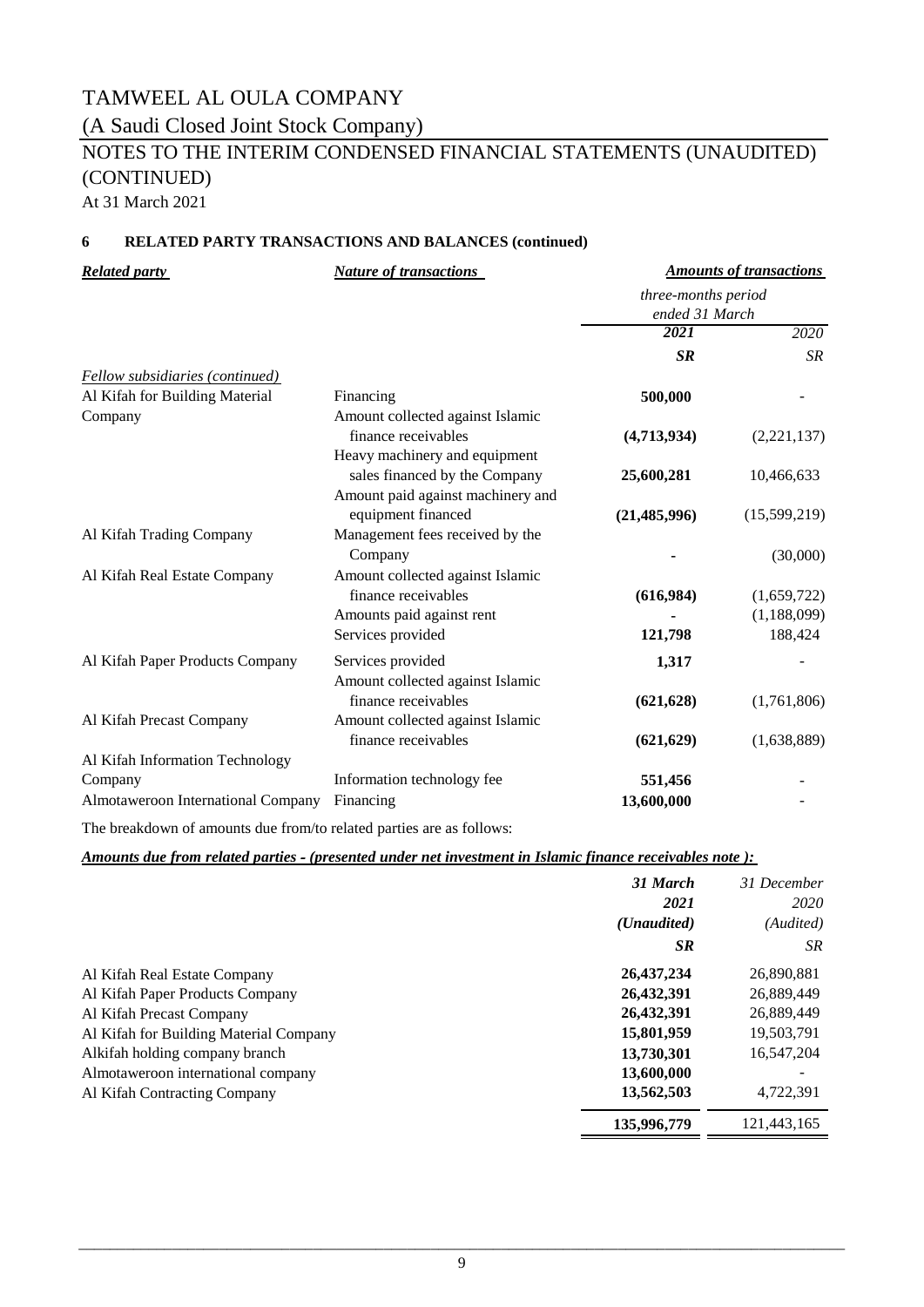### (A Saudi Closed Joint Stock Company)

### NOTES TO THE INTERIM CONDENSED FINANCIAL STATEMENTS (UNAUDITED) (CONTINUED)

At 31 March 2021

### **6 RELATED PARTY TRANSACTIONS AND BALANCES (continued)**

#### *Amounts due to related parties ‑ (presented under current liabilities):*

|                                         | 31 March             | 31 December |
|-----------------------------------------|----------------------|-------------|
|                                         | 2021                 | 2020        |
|                                         | ( <i>Unaudited</i> ) | (Audited)   |
|                                         | <b>SR</b>            | SR.         |
| Al Kifah for Building Material Company  | 7,978,171            | 3,863,886   |
| Al Kifah Real Estate Company            | 1,647,638            | 1,525,840   |
| Al Kifah Holding Company                | 635,303              | 953,037     |
| Al Kifah Trading Company                | 192,826              | 319,968     |
| Al Kifah Contracting Company            | 155,250              | 155,250     |
| Al Kifah Information Technology Company | 153,413              |             |
| Al Kifah Paper Products Company         | 16,255               | 14,938      |
|                                         | 10,778,856           | 6.832.919   |

Compensation and remuneration (including salaries and other benefits) for key management personnel is disclosed as follows:

|                                                 | three-months period  |             |
|-------------------------------------------------|----------------------|-------------|
|                                                 | ended 31 March       |             |
|                                                 | 2021                 | 2020        |
|                                                 | <b>SR</b>            | <b>SR</b>   |
| Short-term employee benefit                     | 422,166              | 356,669     |
| Post-employment benefits                        | 87,397               | 41,134      |
|                                                 | 509,563              | 397,803     |
| <b>LOANS AND BORROWINGS</b><br>7                |                      |             |
|                                                 | 31 March             | 31 December |
|                                                 | 2021                 | 2020        |
|                                                 | (Unaudited)          | (Audited)   |
|                                                 | SR                   | <b>SR</b>   |
| <b>Loans and borrowings</b>                     |                      |             |
| SAMA support program (note 7.1)                 | 482,152,578          | 458,843,525 |
| Tawaruq financing (note 7.2)                    | 166,800,862          | 155,984,016 |
| Social development bank financing (note 7.3)    | 73,408,553           | 74,346,936  |
| Less: Modification gain on deferment (note 7.1) | (4,087,278)          | (6,465,222) |
| Net loans and borrowings                        | 718,274,715          | 682,709,255 |
|                                                 | 31 March             | 31 December |
| <b>Analyzed as follows:</b>                     | 2021                 | 2020        |
|                                                 | ( <i>Unaudited</i> ) | (Audited)   |
|                                                 | SR                   | <b>SR</b>   |
| Non-current portion                             | 430,243,515          | 394,518,316 |
| Current portion                                 | 288,031,200          | 288,190,939 |
|                                                 | 718,274,715          | 682,709,255 |
|                                                 |                      |             |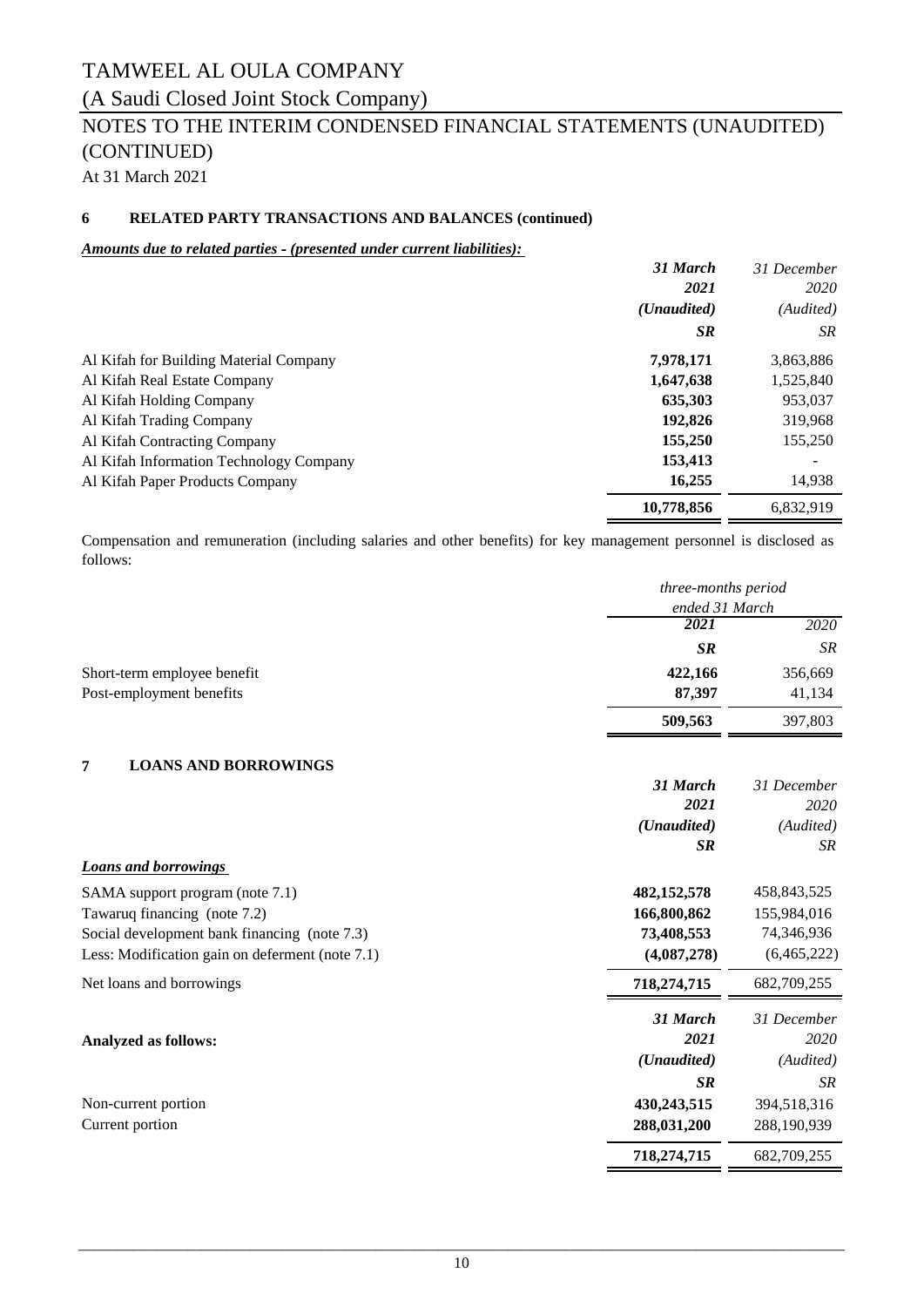### (A Saudi Closed Joint Stock Company)

### NOTES TO THE INTERIM CONDENSED FINANCIAL STATEMENTS (UNAUDITED) (CONTINUED)

At 31 March 2021

### **7 LOANS AND BORROWINGS (continued)**

- *7.1* During 2020, the Company has signed an agreement with SAMA for deferred payments program amounting to SR 175.68 million, additional SR 107.06 million were also deferred during the quarter. Amounts form an interest free loan. The Modification gain on deferment includes an amount of SR 7.18 million during the first quarter 2021 (first quarter 2020: zero), which is recorded under revenue from operations in the statement of profit or loss and other comprehensive income. Further, during 2020, the Company has obtained additional funds from SAMA under loan guarantee program amounting SR 308.18 million to finance its activities, additional SR 64.76 million were obtained during this quarter. The loans are repayable in equal monthly instalments commencing from May 2020 with the final instalment due in January 2024. SAMA deferred payments program and loan guarantee program are carried at fair value using internal rate of return equivalent to the prevailing market rate.
- *7.2* The Company obtained Tawaruq financing facility form a local commercial bank to finance the purchase of assets for leasing services, Tawaruq loans are short-term and repayable within a year, however, management intends, and has the discretion to rollover the obligation amount for twelve months after the reporting period under the existing loan facility accordingly, management presented the extendable loan amount under non-current portion of loans and borrowings. The loan payable withing next 12 months is presented as current liability. Tawaruq loans carry financial charges at prevailing market borrowing costs plus SIBOR. These Tawaruq loans are secured by promissory notes issued by the shareholders. The Company is required to comply with certain covenants under the facility agreements which includes maintenance of certain leverage ratios. The Company had no breach of covenants during the period.
- *7.3* The Company obtained long-term loans from a governmental agent to finance the purchase of assets for leasing services for small and medium sized entities ("SMEs"). During 2020, the Company signed agreements with Social Development Bank ("SDB") to defer all due instalments from March 2020 to March 2021 and a grace period for 6 months for a new loan obtained during the period. The loans are repayable in equal monthly instalments commencing from January 2019 with the final instalment due in March 2024. Accordingly, the portion of the loan payable before 1 April 2022 has been classified under current liabilities.

The loans agreements do not include any covenant to maintain financial ratios during the loans period. The loans are not subject to any interest charges; however the loans carry transactions costs which are amortised as part of the finance costs over the duration of the loans. Social Development Bank financing are carried at fair value using internal rate of return equivalent to the prevailing market rate. The difference between carrying value and face value as of initial recognition date, is treated as government grant, which is amortised over the duration of the related loans.

The loans received by the Company SDB carry special commission at rates significantly lower than the currently prevailing market rates. These loans carry a number of conditions, one of which is that these loans are to be used for providing loans to specific types/sectors of customers at discounted rates. The benefit being the impact of the "lower than market value" loans obtained by the Company has been identified and accounted for as "government grant" and has initially been recorded as income and such benefit is being recognised in statement of comprehensive income of the Company.

#### **8 SAMA SUPPORT PROGRAMS AND INITIATIVES**

In response to COVID-19, SAMA launched the Private Sector Financing Support Program ("PSFSP") in March 2020 to provide the necessary support to the Micro, Small and Medium Enterprises ("MSMEs") as per Circular No. 381000064902 dated 16 Jumada II 1438H. The PSFSP mainly encompasses the following programs:

- Deferred payments program;
- Funding for lending program;
- Loan guarantee program; and
- Point of sale ("POS") and e-commerce service fee support program.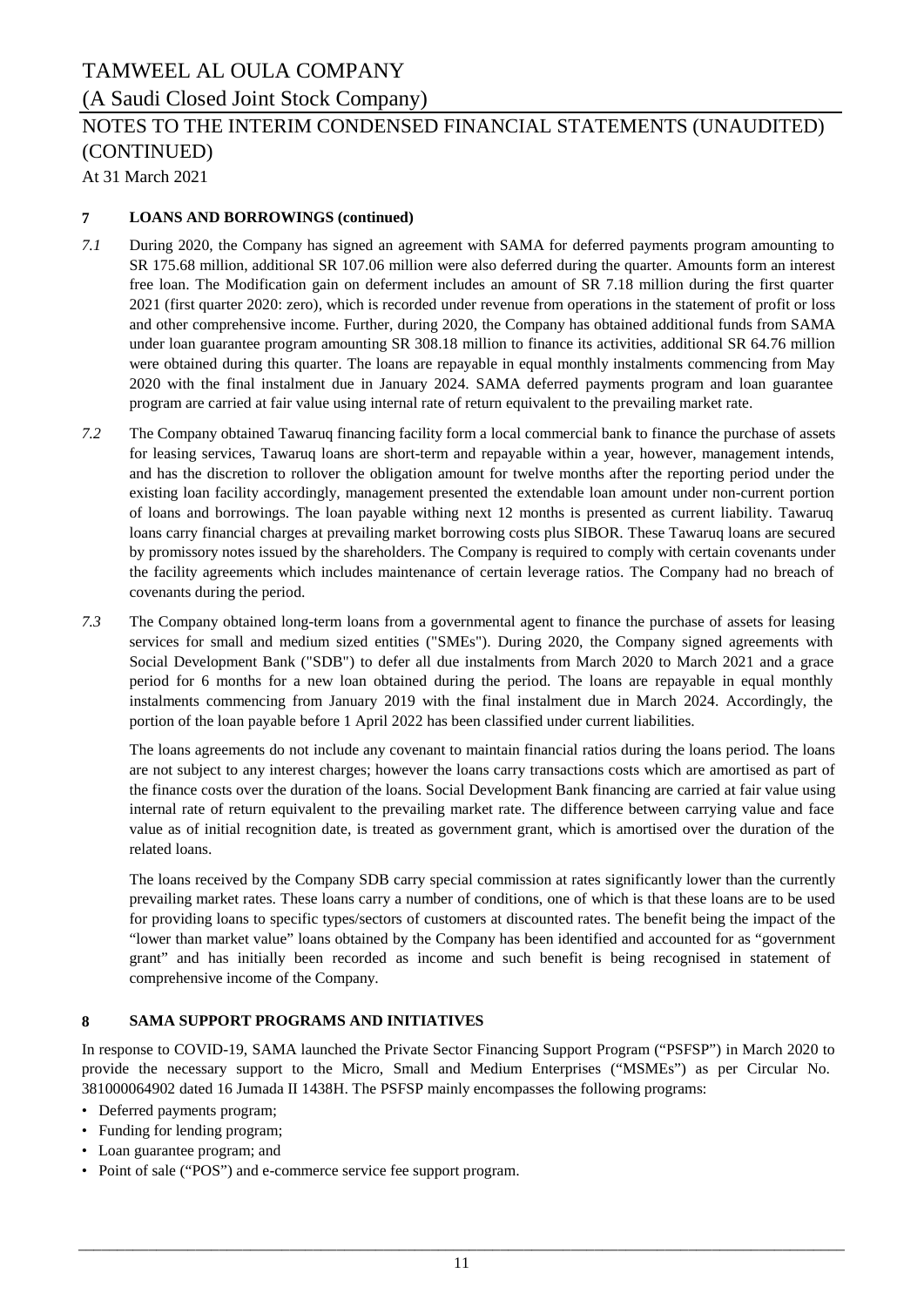(A Saudi Closed Joint Stock Company)

### NOTES TO THE INTERIM CONDENSED FINANCIAL STATEMENTS (UNAUDITED) (CONTINUED)

At 31 March 2021

### **8 SAMA SUPPORT PROGRAMS AND INITIATIVES (continued)**

As part of the deferred payments program launched by SAMA, the Company was required to defer payments for a total of nine months (original deferment for six months was followed on by a further extension of six months) on lending facilities to eligible MSMEs. The payment reliefs were considered as short-term liquidity support to address the borrower's potential cash flow issues. The Company effected the payment reliefs by deferring the instalments falling due within the period from 14 March 2020 to 14 September for a period of six months, and then further deferring the installments falling due within the period from 15 September 2020 to 14 December 2020 for a period of three months without increasing the facility tenure. The accounting impact of these changes in terms of the credit facilities has been assessed and were treated as per the requirements of IFRS 9 as modification in terms of arrangement. This resulted in modification losses which have been presented as part of net financing income. This resulted in the Company recognizing an additional modification loss of SR 7.50 million.

Further to the above, SAMA on 8 December 2020 extended the deferred payment program until 31 March 2021. the Company has effected the payment reliefs by deferring the instalments falling due within the period from 15 December 2020 to 31 March 2021 without increasing the facility tenure. The accounting impact of these changes in terms of the credit facilities has been assessed and are treated as per the requirements of IFRS 9 as modification in terms of arrangement. This resulted in the Company recognizing an additional modification loss of SR 4.77 million.

Further to the above, SAMA on 7 March 2021 extended the deferred payment program until 30 June 2021. the Company has effected the payment reliefs by deferring the instalments falling due within the period from 1 April 2021 to 30 June 2021 without increasing the facility tenure. The accounting impact of these changes in terms of the credit facilities has been assessed and are treated as per the requirements of IFRS 9 as modification in terms of arrangement. This resulted in the Company recognizing an additional modification loss of SR 7.18 million.

As a result of the above program and related extensions, the Company has deferred payments totaling to SR 208.7 million on MSMEs portfolio. The carrying amount of those payments amounted to SR 180.81 million as at 31 March 2021.

The Company generally considered the deferral of payments in hardship arrangements as an indication of a SICR but the deferral of payments under the current COVID-19 support packages have not, in isolation, been treated as an indication of SICR.

The Company continues to monitor the lending portfolios closely and reassess the provisioning levels as the situation around COVID-19 evolves.

In order to compensate the related cost that the Company is expected to incur under the SAMA and other public authorities program, the Company has received in aggregate SR 175.68 million of profit free deposit in number of tranches from SAMA during the year, with varying maturities. Management had determined based on the communication from SAMA, that the profit free deposits primarily relates to compensation for the modification loss incurred on the deferral of payments. The benefit of the subsidised funding rate has been accounted for on a systematic basis, in accordance with government grant accounting requirements. This resulted in a total income of SR 4.09 million which has been recognised in the statement of income. The management has exercised certain judgements in the recognition and measurement of this grant income.

The Company has participated in SAMA's facility guarantee programs (the "Kafala program"). The Company has received SR 372.94 million from SAMA for providing concessional financing to eligible MSMEs under Facility Guarantee program. As the guarantee under the Kafala program form integral part of the financing arrangement; therefore, the funding received from SAMA does not qualifies for government grant and is recognized as financial liability under IFRS 9, The benefit of the subsidized funding rate has been accounted for on a systematic basis, in accordance with financial instruments requirements. This resulted in a total income of SR 24.65 million, of which SR 3.62 million has been recognized in the statement of income for the year ended 31 December 2020 and with the remaining amount deferred.